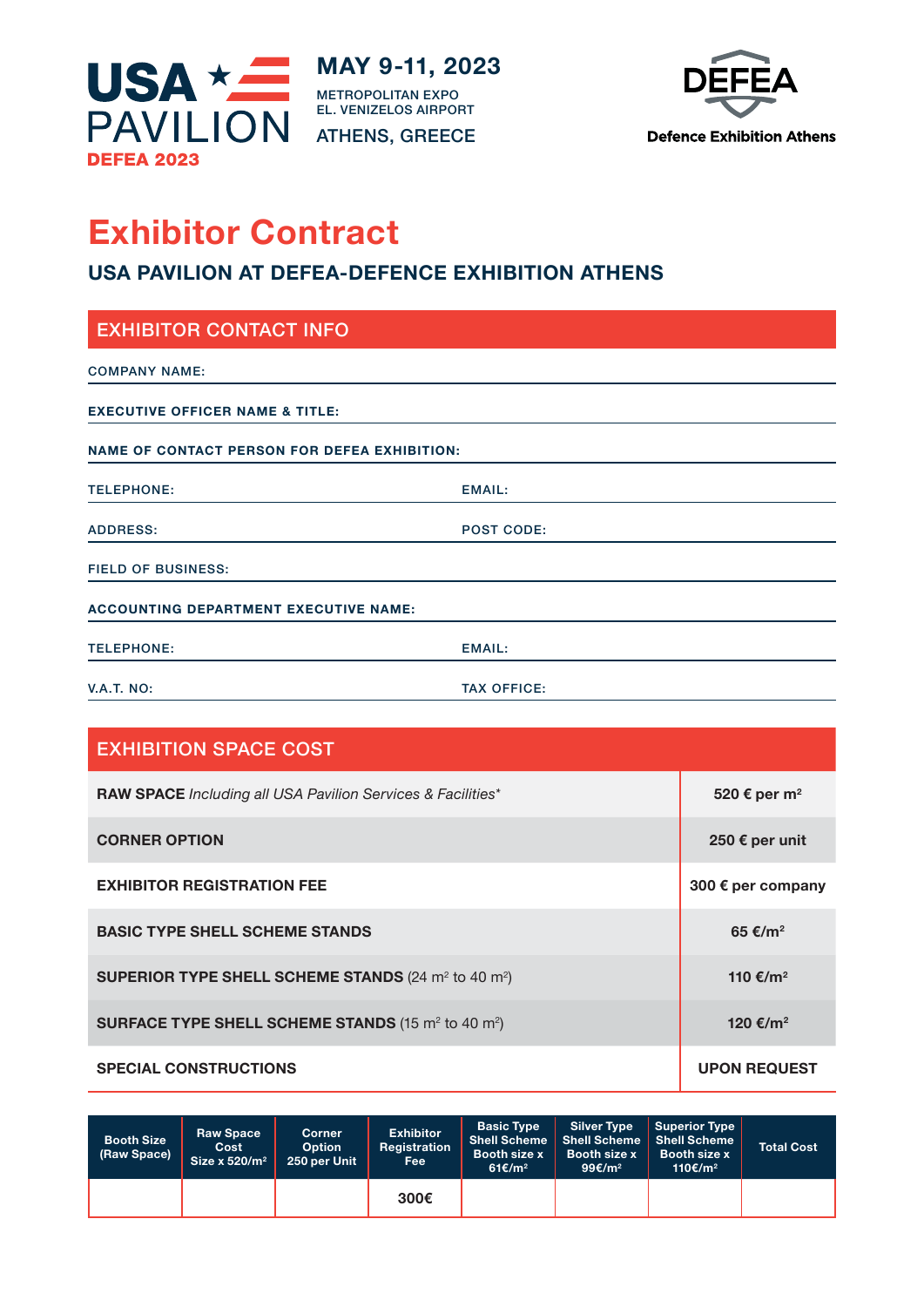#### EXHIBIT INFORMATION

- Exhibitors are requested to view the Exhibitors Manual for the equipment included in each type of stand and further technical information about each exhibit
- Additional services (electricity, water & waste, internet etc.) and equipment (furniture etc.) would be ordered and invoiced from the house contractor (Expowork S.A.) and subject to direct communication with the company (EXPOWORK S.A. INTEGRATED EXHIBITION & CONGRESS SYSTEMS, Tel.: +30 210 3542 990, E-mail: expowork@expowork.gr)

□ I will display heavy army equipment (vehicles, helicopters, aircrafts)

 $\Box$  I will display firearms

#### USA PAVILION SERVICES AND FACILITIES

- Pre-exhibition Business Breakfast Briefing
- USA Pavilion Inauguration Ceremony
- USA Pavilion Official Reception
- Uniform Customized Exhibition Stands (except bare floor participations)
- USA Pavilion Secretarial Support & Information Area
- USA Pavilion Exhibitors' Lounge
- USA Pavilion V.I.P. and Meeting Room
- Foreign Delegations Welcoming Committee consisting of military officers from the Office of Defense Cooperation
- Potential to organize special seminars/workshops during the exhibition
- Complete reference of your company at the USA Pavilion catalogue (printed or online)
- Participation at targeted press briefings for maximum media exposure

### FINANCIAL TERMS

- Complete and return the Exhibitor Contract at your earliest convenience will increase the likelihood of being assigned your preferred booth location.
- Payment of participation will be made in Euro, at the Euro-Dollar exchange rate on the day of deposit, in three (3) installments as follows:
- 20% advance payment is due with the Exhibitor Contract. Contracts without a payment will be considered incomplete.
- 30% is due 2 months after the application
- 50% is due by February 28, 2023
- Full payment is due by February 28, 2023
- Bank transfer expenses will be paid by the exhibiting company.
- VAT (24%) applied to companies registered in Greece and will be added to the final invoice